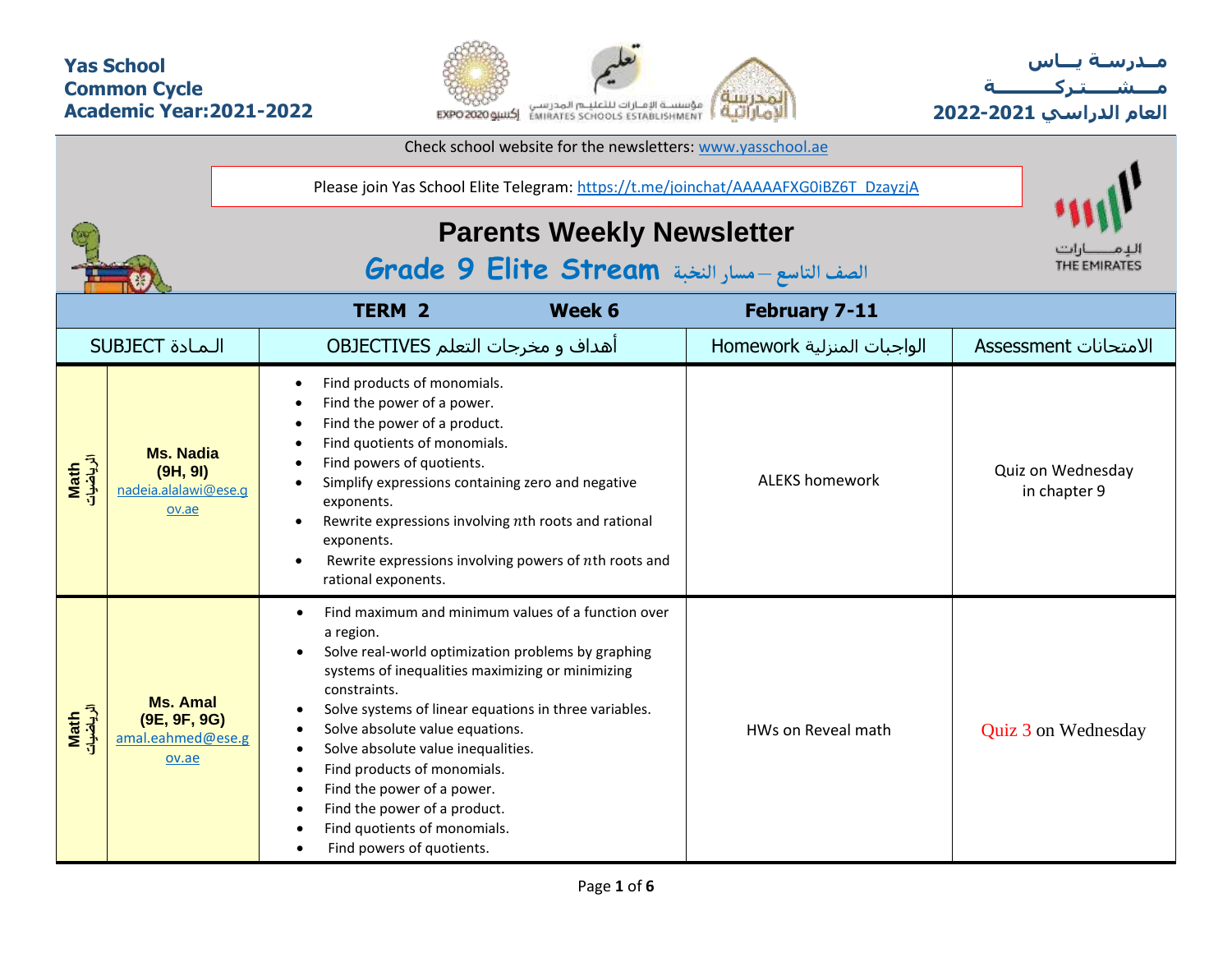| English<br>اللغة الإنجليزية | Mr. Muhammad (9E,<br>9F)<br>muhammad.tahir@ese.<br>gov.ae<br>Ms. Eman<br>(9H, 9I, 9G)<br>eman.soliman@ese.gov.a<br>$\overline{e}$ | <b>Grade 9 New Interactions 2</b><br><b>Term 2 (Chapter 5 Live and Learn!!)</b><br>Lessons:<br>(Topics LS: Listening 1: Life on Campus)<br>(Topics RW: Reading 1: Up Your Brain Power)<br>(Literature Book: Starting a life on the island)<br>(Self-paced: chapter 4 reading and practice)<br><b>Learning Objectives:</b><br>Reading: Interpreting images and making creative<br>comments; activating pre-existing knowledge and<br>answering questions about the topic; getting<br>meaning from context; identifying the topics and<br>main ideas of a text.<br>Listening: Listening to a conversation about sports<br>results for specific information.<br><b>Speaking: Discussing the popularity of apps and</b><br>virtual games.<br>Writing: Identifying key information and using a<br>$\bullet$<br>graphic organizer.<br><b>Critical thinking:</b> Thinking critically about excerpts<br>$\bullet$<br>from the reading passage<br><b>Functional/ skill language: Getting meaning from</b><br>context; understanding pronoun reference.<br>/Understanding and using collocations.<br><b>Lexis:</b> Understanding vocabulary from context;<br>$\bullet$<br>understanding and using collocations; matching<br>words and phrases with their definitions.<br>Lexis: {science, Collocations, and education}<br>Limitless, potential, superior, intelligence,<br>knowledge, aptitude, optimism, resilience, setback,<br>stimulate, identification, for short, major, works out,<br>dormitory, fill out, rush, pretty well. | <b>Achievements</b><br><b>Offline Tasks:</b><br>Activities assigned via<br>Classkicks/padlet/Wizer.<br>Assignment 1/2/3 on<br>$\bullet$<br>LMS.<br>lesson 7-8 literature<br>Writing stage 3 practice.<br><b>During the session Tasks:</b><br><b>Activities allocated on</b><br>different e-tools:<br>WordWall, Padlet, Quizziz,<br>Nearpod, Mentimeter,<br>Wizer, classkicks, ISL, etc.<br>Myon: practice reading. | <b>Assessment</b><br>• Weekly Quiz<br>•Self-study paced<br>literature chapter 5<br>Quiz. $\odot$ |
|-----------------------------|-----------------------------------------------------------------------------------------------------------------------------------|----------------------------------------------------------------------------------------------------------------------------------------------------------------------------------------------------------------------------------------------------------------------------------------------------------------------------------------------------------------------------------------------------------------------------------------------------------------------------------------------------------------------------------------------------------------------------------------------------------------------------------------------------------------------------------------------------------------------------------------------------------------------------------------------------------------------------------------------------------------------------------------------------------------------------------------------------------------------------------------------------------------------------------------------------------------------------------------------------------------------------------------------------------------------------------------------------------------------------------------------------------------------------------------------------------------------------------------------------------------------------------------------------------------------------------------------------------------------------------------------------------------------------|--------------------------------------------------------------------------------------------------------------------------------------------------------------------------------------------------------------------------------------------------------------------------------------------------------------------------------------------------------------------------------------------------------------------|--------------------------------------------------------------------------------------------------|
|-----------------------------|-----------------------------------------------------------------------------------------------------------------------------------|----------------------------------------------------------------------------------------------------------------------------------------------------------------------------------------------------------------------------------------------------------------------------------------------------------------------------------------------------------------------------------------------------------------------------------------------------------------------------------------------------------------------------------------------------------------------------------------------------------------------------------------------------------------------------------------------------------------------------------------------------------------------------------------------------------------------------------------------------------------------------------------------------------------------------------------------------------------------------------------------------------------------------------------------------------------------------------------------------------------------------------------------------------------------------------------------------------------------------------------------------------------------------------------------------------------------------------------------------------------------------------------------------------------------------------------------------------------------------------------------------------------------------|--------------------------------------------------------------------------------------------------------------------------------------------------------------------------------------------------------------------------------------------------------------------------------------------------------------------------------------------------------------------------------------------------------------------|--------------------------------------------------------------------------------------------------|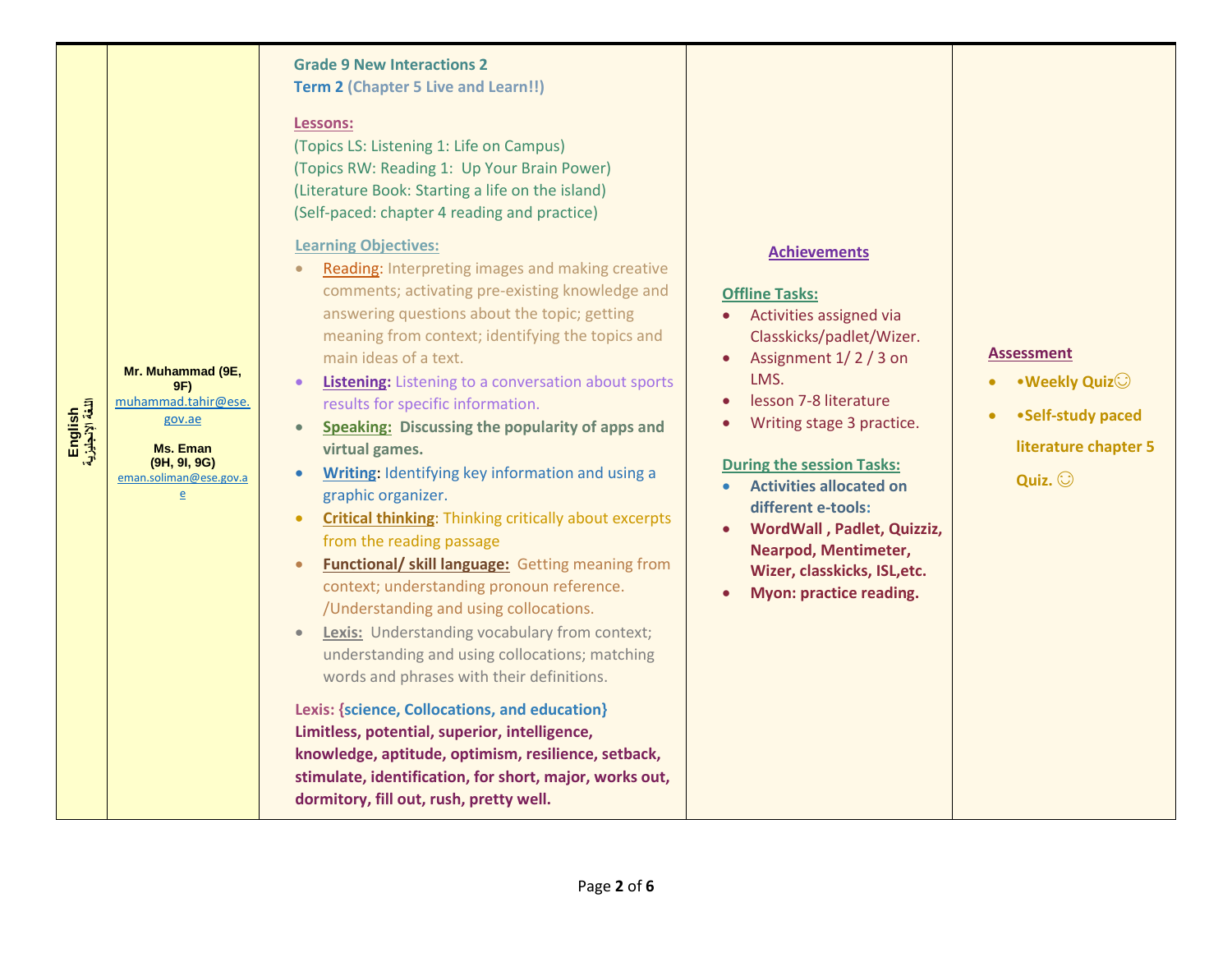| Biology<br>الأهياء   | <b>Ms. Abiola</b><br>Abiola.Dosumu@moe.g<br>ov.ae   | <b>Unit 1: Ecology</b><br><b>Module 2: Principle of Ecology</b><br><b>Lesson 3: Cycling Matter</b><br><b>Lesson Objectives:</b><br>Explain how the unique properties and phase<br>changes of water enable and regulate biological<br>reactions and/or processes.<br>Create and/or use a model to explain how<br>✓<br>biological systems function in the hydrologic cycle<br>as water is transferred, transported, and/or<br>stored.<br>Explain the importance of the cycling of carbon for<br>✔<br>biological systems.<br>Create and/or use models to illustrate how<br>✓<br>organisms' capture and use of energy plays a role<br>in the cycling of carbon in ecosystems.<br>Explain the importance of the cycling of nutrients<br>for biological systems.<br>Create and/or use models to describe the cycling<br>✓<br>of nitrogen between biotic and abiotic systems | <b>Homework on Inspire Science</b>                                         | Weekly quiz on LMS                              |
|----------------------|-----------------------------------------------------|-----------------------------------------------------------------------------------------------------------------------------------------------------------------------------------------------------------------------------------------------------------------------------------------------------------------------------------------------------------------------------------------------------------------------------------------------------------------------------------------------------------------------------------------------------------------------------------------------------------------------------------------------------------------------------------------------------------------------------------------------------------------------------------------------------------------------------------------------------------------------|----------------------------------------------------------------------------|-------------------------------------------------|
| Physics<br>الفیزیاء  | <b>Mr. Bibin</b><br>bibin.kuriakose@ese<br>.gov.ae  | Two Dimensional Forces: Forces on Inclined Plane.<br>Two Dimensional Forces: Calculating Forces on<br>Inclined Plane.<br>Force Equilibrium.                                                                                                                                                                                                                                                                                                                                                                                                                                                                                                                                                                                                                                                                                                                           | Prepare for the retake on Monday<br>and complete tutoring assignment.      | Weekly Quiz on Thursday the<br>$10^{\text{th}}$ |
| Chemistr<br>الكيمياء | <b>Ms. Mariam</b><br>mariam.badea.993@<br>gmail.com | Describe and explain different types of reactions in<br>aqueous solutions<br>Compare complete ionic equations to net ionic<br>equations<br>Identify acid-base reactions in aqueous solutions<br>✓<br>Identify oxidation-reduction reactions in aqueous<br>✓<br>solutions                                                                                                                                                                                                                                                                                                                                                                                                                                                                                                                                                                                              | <b>Complete Tutoring Assignments</b><br>on LMS (video recordings and quiz) | <b>Quiz on Tuesday</b><br>(diagnostic)          |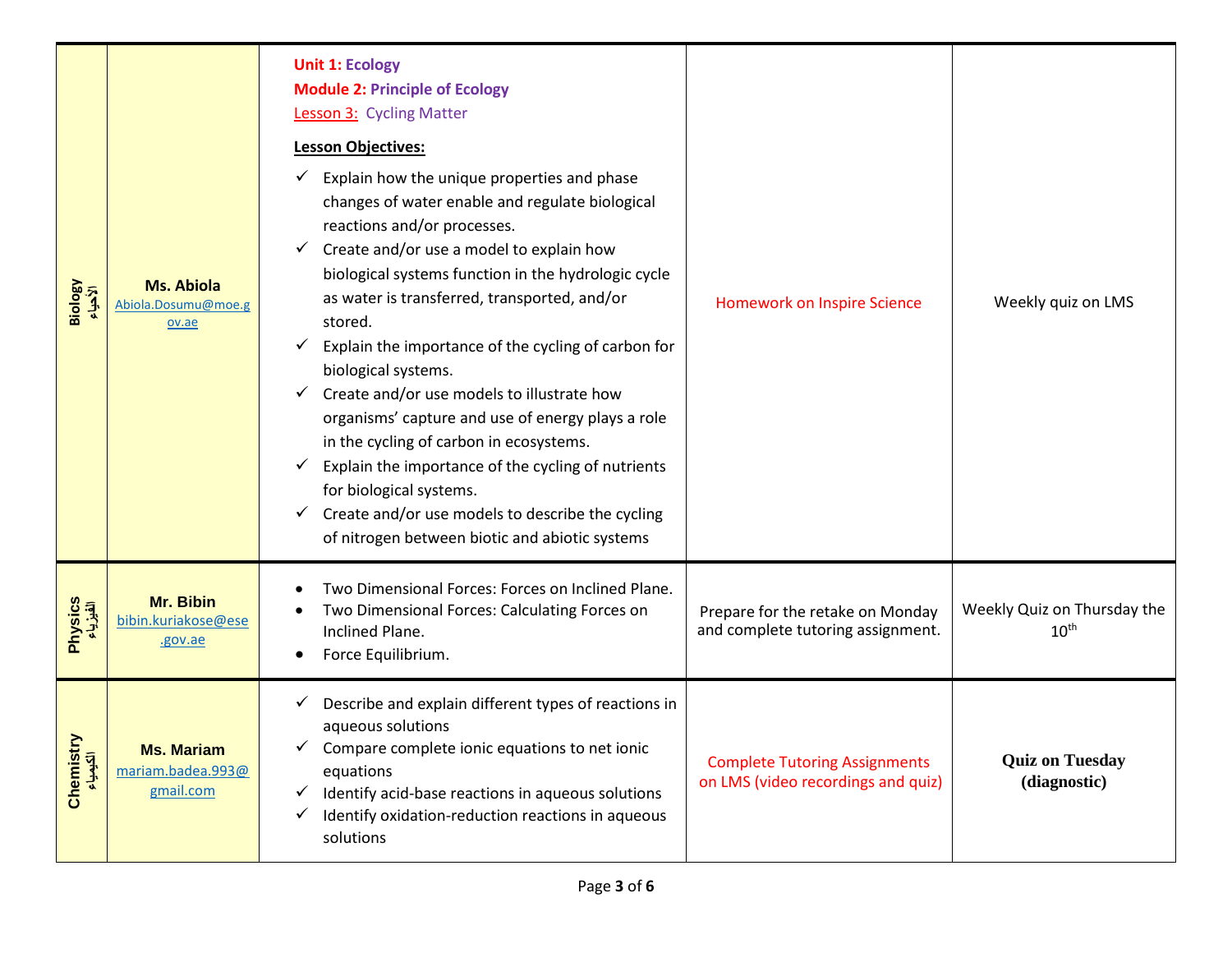| Arabic<br>اللغة العربية                                                                                         | المعلم سامر (بنين)<br>samir.barahmeh@<br>ese.gov.ae            | مقال التعليم<br>$\bullet$<br>استماع + افعال تنصب مفعولين ليس اصلهما مبتدأ وخبر       | متابعة الواجبات عبر التيمز.<br>التواصل الدائم مع المعلم.                                                                     |                                                                                                                                                                                             |
|-----------------------------------------------------------------------------------------------------------------|----------------------------------------------------------------|--------------------------------------------------------------------------------------|------------------------------------------------------------------------------------------------------------------------------|---------------------------------------------------------------------------------------------------------------------------------------------------------------------------------------------|
| Arabic<br>اللغة العربية                                                                                         | المعلمة شيخة (بنات)<br>shaikha.alzeyoudi@<br>moe.gov.ae        | الافعال التي تنصب مفعولين ليس أصلهما مبتدأ وخبر .<br>الاستعارة .<br>الممنوع من الصرف | $T$ <sup>-</sup><br>متابعة الواجبات عبر التيمز.<br>$\bullet$<br>التواصل الدائم مع المعلمة.<br>$\bullet$<br>$(050 - 6708902)$ | اختبار ات يومية لقياس فهم الطالبات .                                                                                                                                                        |
| الٹربیة الإسلامیة<br>Islamic Studies                                                                            | المعلمة نوف<br>nouf.kazim@ese.gov<br>.ae                       | سورة الواقعة الجزء الأول                                                             | الانتهاء من حل دروس الكتاب                                                                                                   | اختبار التقويم الأول ف <i>ي</i> الدروس<br>التالية على حسب الجدول <u>:</u><br>1- الإيمان فضل من الله<br>2- للمجتمع رجاله و نساؤه<br>3- المعل في الإسلام<br>4- ما يحل و ما يحرم من<br>الأطعمة |
| Studies + ME<br>Social                                                                                          | المعلمة أمل<br>amal.almehri@ese.g<br>ov.ae                     | وثيقة مكة المكرمة 2019                                                               | حل أنشطة LMS                                                                                                                 |                                                                                                                                                                                             |
|                                                                                                                 | المعلم سامر (9G)<br>samir.ali@ese.gov.ae                       | <b>Advancing 3D modelling skills</b>                                                 | <b>Activities on LMS</b>                                                                                                     | <b>None</b>                                                                                                                                                                                 |
| <b>Computer Science</b><br>علوم الكومييوتر                                                                      | المعلمة شيماء (1-9)<br>Shayma.Habboush@ese.<br>gov.ae          | <b>Chapter 3 - Section 2: Creating</b><br>a Speaker Housing                          | <b>LMS Activities</b>                                                                                                        | <b>None</b>                                                                                                                                                                                 |
|                                                                                                                 | المعلمة مجد<br>(9E, 9F, 9H)<br>majd.alashouri@ese.gov<br>$a$ e | <b>Advancing 3D modelling skills</b>                                                 | <b>LMS Activities</b>                                                                                                        |                                                                                                                                                                                             |
| الفنون البصرية Visual Art<br>المعلمة جيهان + المعلمة فاتن<br>gehan.elhawy@ese.gov.ae<br>Faten.Koussa@ese.gov.ae |                                                                | تباين وتعدد                                                                          | <mark>مراجعة الدرس</mark><br>ثم حل أنشطة درس الفن الصيني<br>(أربعة أسئلة)                                                    | قم بتجميع صور من أربعة مجالات من<br>الفن الصيني القديم مع شرح موجز<br>عن مميزات كل عمل منها                                                                                                 |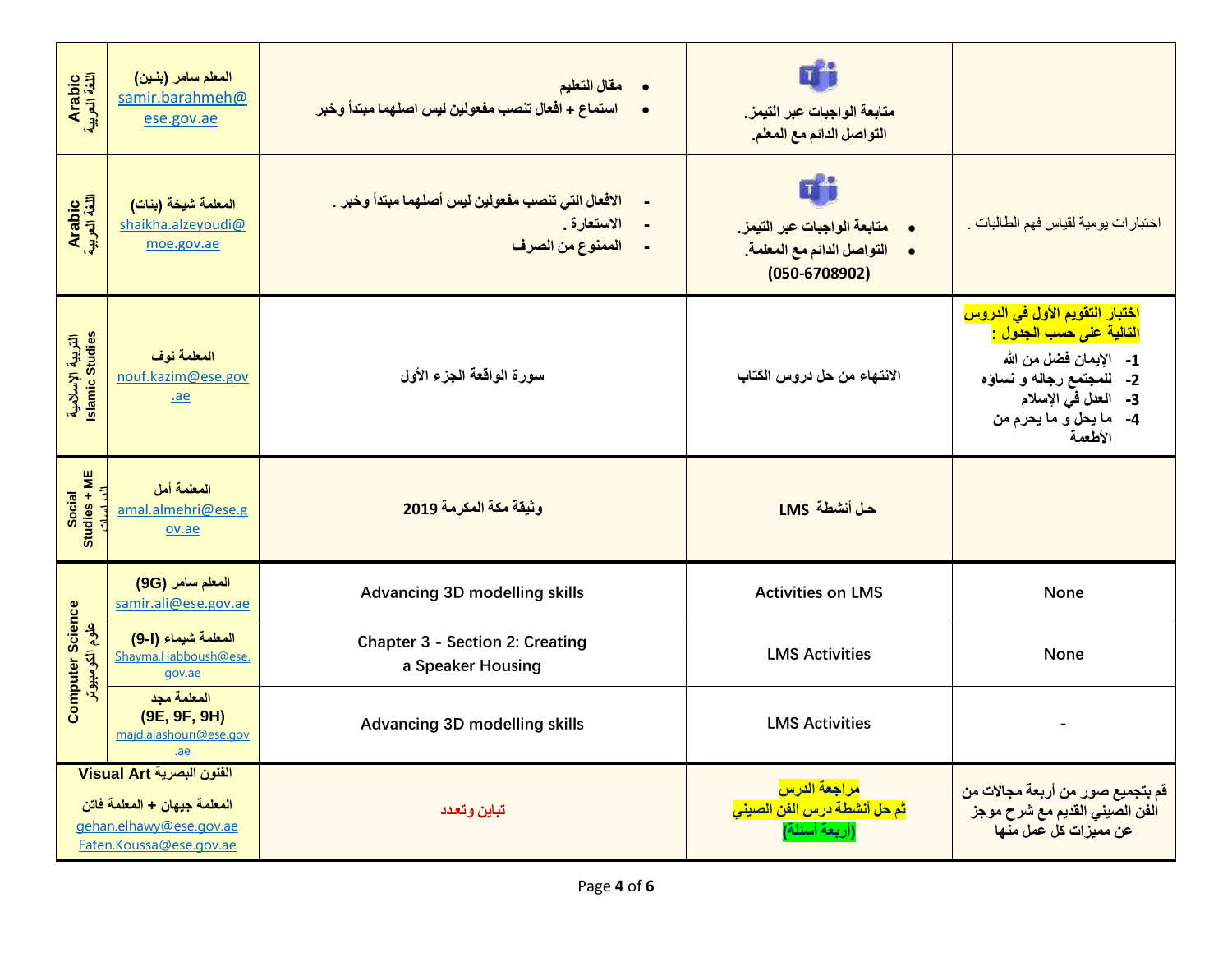| Drama<br>C                     | المعلم محمود صابر (بنين)<br>mahmoud.hmohamed@<br>ese.gov.ae  | التركيز والارتجال                                                                                                                                                                                                                                                                               |                             |  |
|--------------------------------|--------------------------------------------------------------|-------------------------------------------------------------------------------------------------------------------------------------------------------------------------------------------------------------------------------------------------------------------------------------------------|-----------------------------|--|
|                                | المعلم سلمان (بنين)<br>Selmen.zenned@ese.<br>gov.ae          | قوالب التأليف الأوبرا والأوبريت                                                                                                                                                                                                                                                                 |                             |  |
| <mark>Music</mark><br>موسیقی   | (بنات) المعلمة رحمه<br>Rahma.Mehrez@ese.<br>gov.ae           | الغناء العربى                                                                                                                                                                                                                                                                                   |                             |  |
|                                | <b>Mr. Wassim</b><br>(Boys)<br>wassim.khouaja@es<br>e.gov.ae | <b>ATHLETICS:</b><br><b>Hurdles</b>                                                                                                                                                                                                                                                             | <b>SELF LEARNING IN LMS</b> |  |
| Physical & Health<br>Education | <b>Ms. Sabiha (Girls)</b><br>sabiha.alkerwi@moe.g<br>ov.ae   | <b>ATHLETICS</b><br><b>JAVELIN</b><br>UNDERSTAND THE CORRECT TECHNIQUE TO THROW A<br><b>JAVELIN</b>                                                                                                                                                                                             | <b>SELF LEARNING IN LMS</b> |  |
|                                | Mr. Yi Zeng<br>(Boys)<br>Yi.Zeng@ese.gov.ae                  | 1. Be able to make comment on how someone is doing<br>something, using V+得+adj. Example: 你弹得真好。<br>2. Be able to identify activities in Mandarin Chinese.打篮球<br>Play basketball、打网球 play tennis、打乒乓球 play Ping<br>pong、唱歌 sing、跳舞 dance、弹钢琴 play piano、画<br>画儿 paint、踢足球 play football、游泳 swim. | LMS-LESSON2-TASK1           |  |
| Mandarin<br>البرنامج الصيني    | <b>Ms. Li Shuai</b><br>(Girls)<br>Shuai.Li@ese.gov.ae        | 1. Be able to make comment on how someone is doing<br>something, using V+得+adj. Example: 你弹得真好。<br>2. Be able to identify activities in Mandarin Chinese.打篮球<br>Play basketball、打网球 play tennis、打乒乓球 play Ping<br>pong、唱歌 sing、跳舞 dance、弹钢琴 play piano、画<br>画儿 paint、踢足球 play football、游泳 swim. | LMS-LESSON2-TASK1           |  |